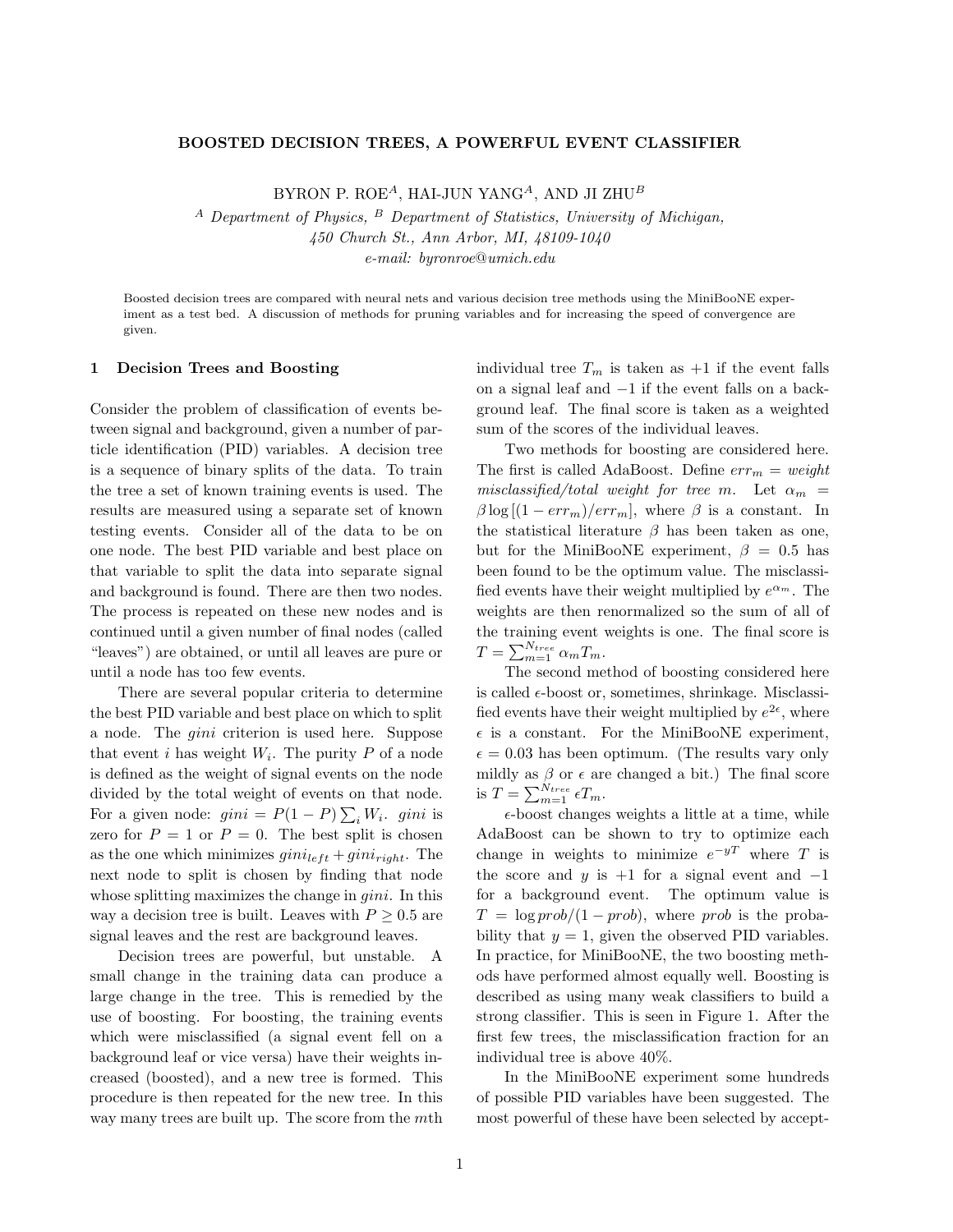

Figure 1. The unweighted, weighted misclassified event rate  $(err_m)$ , and  $\alpha_m$  versus the number of tree iterations for AdaBoost with  $\beta = 0.5$  and signal purity threshold value of 50%.

ing those which are used most often as splitting variables. Some care needs to be taken as sometimes a variable will appear unimportant for the first few trees, but then become important for later trees. Current MiniBooNE boosting trees have 80-100 PID variables. Use of more variables tends to slightly degrade the performance, probably because all of the useful information is already in the previous variables and noise without additional signal is being added. The performance has been examined varying the number of trees and the number of leaves/tree. This is shown in Figures 2. Here, relative ratio is constant  $\times$  fraction of background kept/fraction of signal kept for a given signal efficiency. (Smaller is better!) Optimum results are obtained for MiniBooNE with about 1000 trees and with 45 leaves/tree. Different experiments should optimize these values for their particular data sets.

# 2 Tests of Boosting with Other Classification Methods

Boosting was compared with artificial neural nets (ANN), which the MiniBooNE collaboration had used previously. For Figure 3 only, the relative ratio is redefined as the fraction of background kept by ANN to that for boosting for a given fraction of signal events being kept. (Larger is better for boosting!) It is seen that boosting is better than ANN by a factor of 1.2-2 for MiniBooNE data.

AdaBoost and  $\epsilon$ -boost were compared with various other similar methods. Space does not permit a description of these methods; Table 1 will be of most use to those already familiar with them.

It is seen that Adaboost,  $\epsilon$ -boost,  $\epsilon$ -LogitBoost,



Figure 2. Top: tuning the number of leaves when using 1000 trees. Bottom: tuning the number of trees when using 45 leaves.

| Boosting                  | Parameters                                    | Rel. ratios      |
|---------------------------|-----------------------------------------------|------------------|
| Algorithms                | $\beta, \epsilon \left(N_{lv}, N_{tr}\right)$ | $50\%$ sig. eff. |
| AdaBoost                  | 0.5(45,1000)                                  | 0.62             |
| AdaBoost                  | 0.8(45,1000)                                  | 0.62             |
| $\epsilon$ -Boost         | 0.03(45,1000)                                 | 0.58             |
| AdaBoost $(b=0.5)$        | 0.5(45,1000)                                  | 0.60             |
| $\epsilon$ -Boost (b=0.5) | 0.03(45,1000)                                 | 0.58             |
| $\epsilon$ -LogitBoost    | 0.01(45,1000)                                 | 0.61             |
| $\epsilon$ -HingeBoost    | 0.01(30,1000)                                 | 0.86             |
| LogitBoost                | 0.1(45,150)                                   | 0.62             |
| Real AdaBoost             | (45,1000)                                     | 0.69             |
| Gentle AdaBoost           | (45, 1000)                                    | 0.67             |
| Random Forests $(RF)$     | (400, 1000)                                   | 0.85             |
| AdaBoosted RF             | 0.5(100,1000)                                 | 0.66             |

Table 1. Relative error ratio versus signal efficiency for various boosting algorithms using MiniBooNE data. Differences up to about 0.03 are largely statistical. b=0.5 means the smooth scoring function described in Section 3.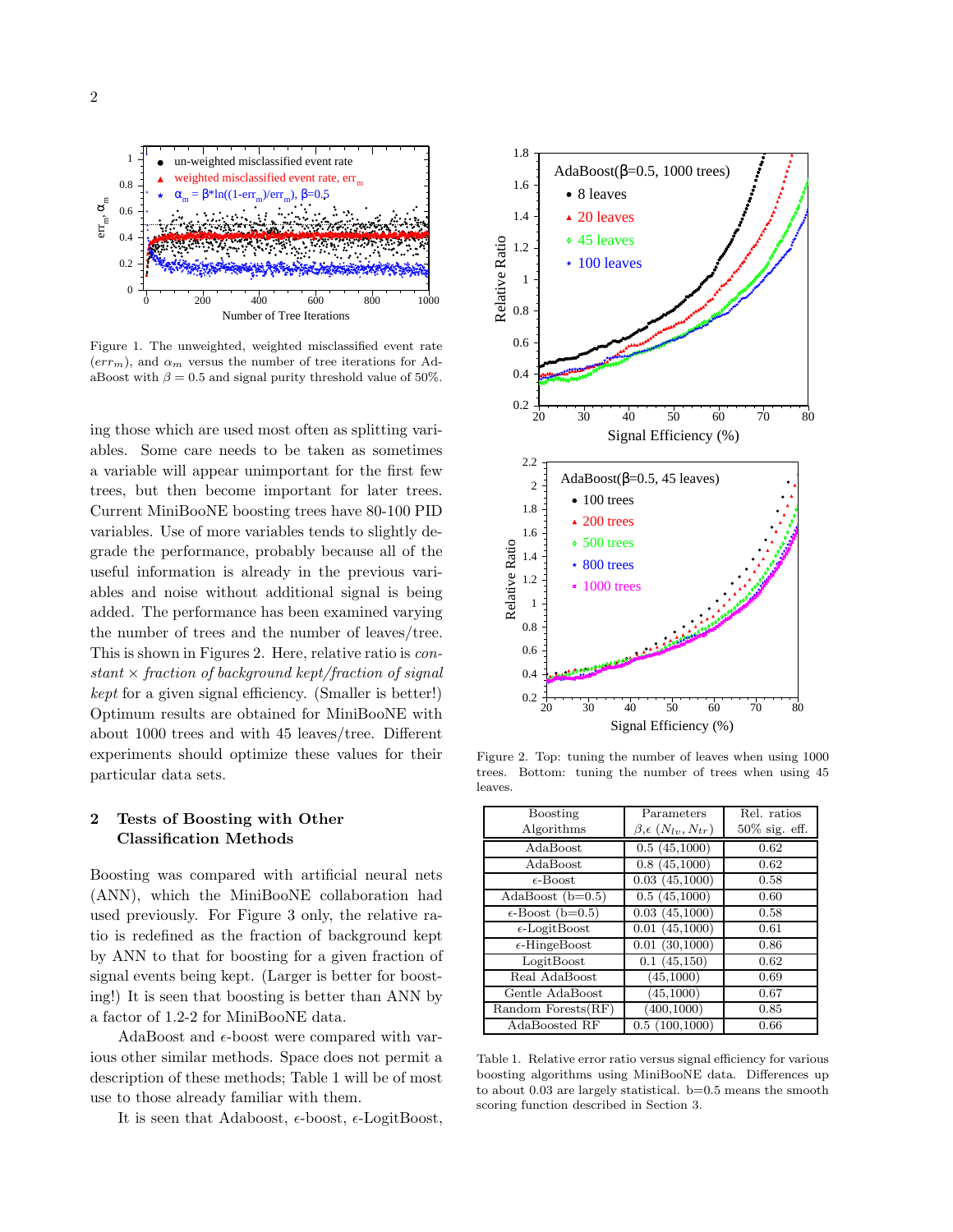

Figure 3. Comparison of ANN and AdaBoost performance for test samples. Relative ratio (defined as the number of background events kept for ANN divided by the number of background events kept for AdaBoost) versus the intrinsic  $\nu_e$ charged current quasi-elastic event selection efficiency. a) All kinds of backgrounds are combined for the training against the signal. Dots show the relative ratios for 21 training variables and boxes show them for 52 training variables. b) AdaBoost trained by signal and neutral current  $\pi^0$  background. Dots show the relative ratios for 22 training variables and boxes show them for 52 training variables. All error bars shown in the figures are for Monte Carlo statistical errors only.

and LogitBoost performed similarly. The Random Forest method uses no boosting, but uses a random fraction of the training events, chosen with replacement, for each tree and a random fraction of the PID variables for each node. For the tests in Table 1, all of the PID variables were used in each node. This option is also known as "bagging". Bagging did poorly compared with AdaBoost, but had performance close to AdaBoost if boosting was added.

Post-Fitting is an attempt to reweight the trees when summing tree scores after all the trees are made. Two post-fitting attempts were made. They produced only a very modest (few percent), if any, gain.

For any of these methods, robustness, the resistance to small inaccuracies between data and training events, is important. In MiniBooNE this is being done by generating several dozen Monte Carlo event samples, each with some parameter varied by about one standard deviation. Individual PID variables which are strongly sensitive to variation are eliminated from the boosting variables. This procedure is not yet complete, but the initial results indicate that the boosting output is then quite robust.

In March 2005, a large change in the detector optical model was made requiring retuning of the reconstructions. The networks trained on the old model were tested on the new versions of the same variables. For a fixed background contamination of  $\pi^0$  events, the fraction of signal kept dropped by 8.3% for boosting and by 21.4% for ANN.

ANN's tend, in practice, to be quite sensitive to a number of parameters. The temperature, hidden layer(s) size, the learning rate, feedback function,  $\cdots$ , must be chosen. If one multiplies one of the PID variables by two, or interchanges the order of two variables, or puts a variable in twice, the result is likely to change. For more than twenty–thirty PID variables, tuning is quite difficult and improvement in performance problematic.

For boosting many variables  $(\approx 100)$  can be used. There are only a few parameters to optimize. The MiniBooNE experience is that once  $\beta$ , number of leaves, and number of trees are set, they remain about the same for all uses of boosting within the experiment. If a transformation of the PID variables x is made,  $y = f(x)$ , such that if  $x_2 > x_1$ , then  $y_2 > y_1$ , then the results remain identical, as they depend only on ordering. Interchanging variables or putting the same one in twice has no effect on the results.

# 3 Convergence Speed of Modifications to the Basic Boosting Algorithm

From Table 1, it is seen that none of the tested options for boosting proved superior to AdaBoost or  $\epsilon$ -Boost for the MiniBooNE experiment. It is still possible to examine modifications to see if the computer time for convergence using the training set can be reduced. Empirically, reducing the correlations between variables has been found to speed convergence for the MiniBooNE experiment. As seen in Table 1, Random Forests with boosting does not do badly and, if optimized further, may become competitive with AdaBoost, while speeding up convergence.

In the method so far described, the score is taken as  $+1$  if an event falls on a signal leaf and  $-1$  if the event falls on a background leaf. This means that if